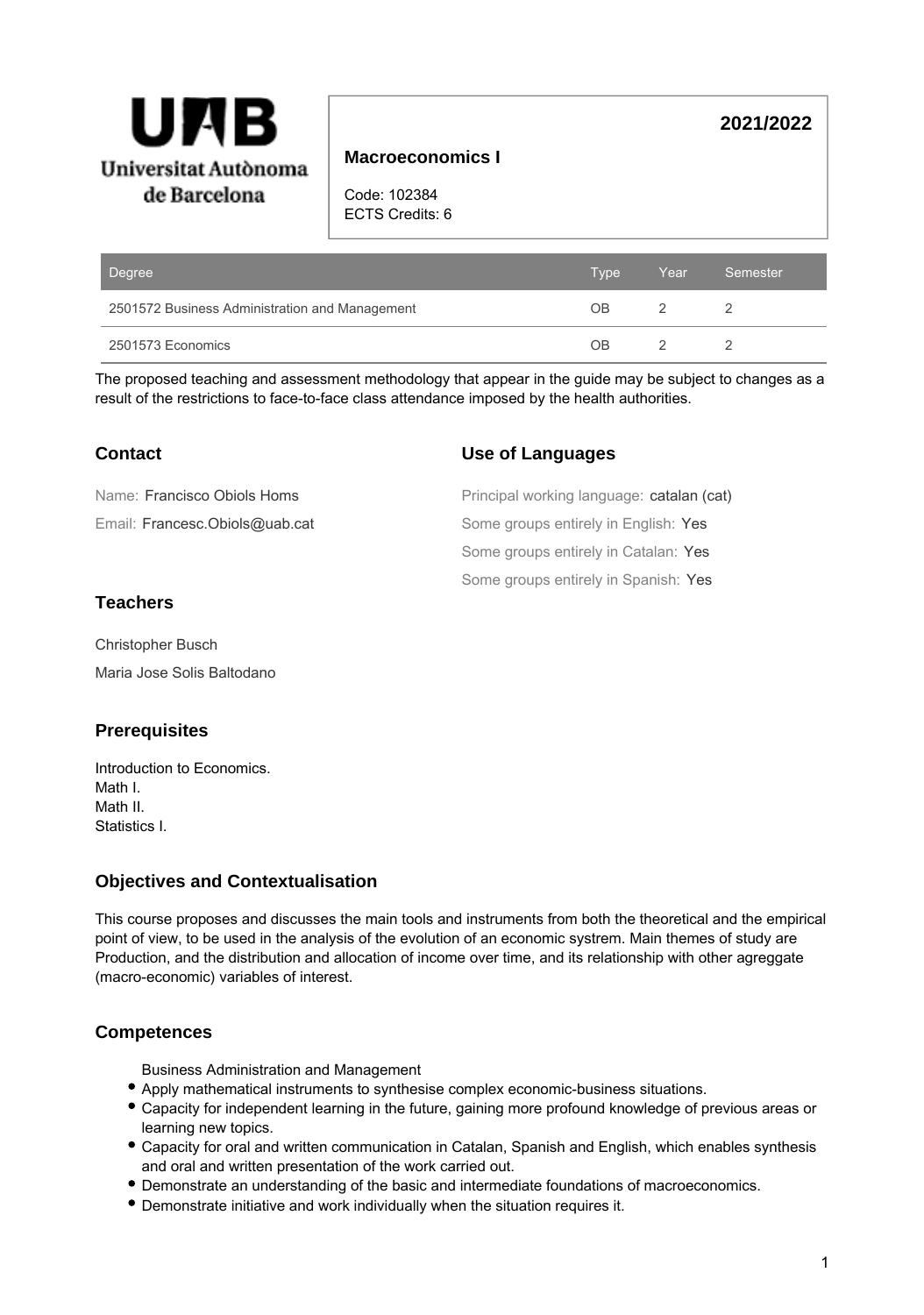- Demonstrate knowledge of the interrelationships between different economies, the role of national and international economies, their evolution and the consequences that may be produced for the company.
- Organise the work in terms of good time management, organisation and planning.
- Select and generate the information necessary for each problem, analyse it and take decisions based on that information.

**Economics** 

Demonstrate knowledge of the interrelationships between different economies, the role of national and international economies, their evolution and the consequences that may be produced for the company.

## **Learning Outcomes**

- 1. A capacity of oral and written communication in Catalan, Spanish and English, which allows them to summarise and present the work conducted both orally and in writing.
- 2. Calculate the steady state in the Solow model and determine equilibrium in the IS-LM and Mundell-Fleming models.
- 3. Capacity to continue future learning independently, acquiring further knowledge and exploring new areas of knowledge.
- 4. Demonstrate initiative and work independently when required.
- 5. Describe the determinants of economic growth and the international differences in income per capita.
- 6. Examine the effect of economic policies on macroeconomic variables and assess the effects of countercyclical policies.
- 7. Identify the elements of the gross domestic product and the national income.
- 8. Organise work, in terms of good time management and organisation and planning.
- 9. Relate unemployment and inflation.
- 10. Select and generate the information needed for each problem, analyse it and make decisions based on this information.
- 11. Understand the determinants of job offers and job-seeking on an individual basis.

## **Content**

### 1. Introduction

- 1.1 Macroeconomic variables.
- 1.2 Gross domestic Product (GDP).
- 1.3 Inflation and the cost of living: GDP deflator and CPI.
- 1.4 The circular flow of incomo: Production, distribution and expenditue.
- 2. Growth and economic growth models.
- 2.1 Growth and growth accounting.
- 2.2 Capital accumulation, technological progress; Solow's model.
- 2.3 Emprical evidence: absolute and conditional convergence.
- 2.4 A simple model of endogenous growth.
- 3. The labor market
- 3.1 Main variables.
- 3.2 A simple model of the natural rate of unemployment
- 3.3 Frictional unemployment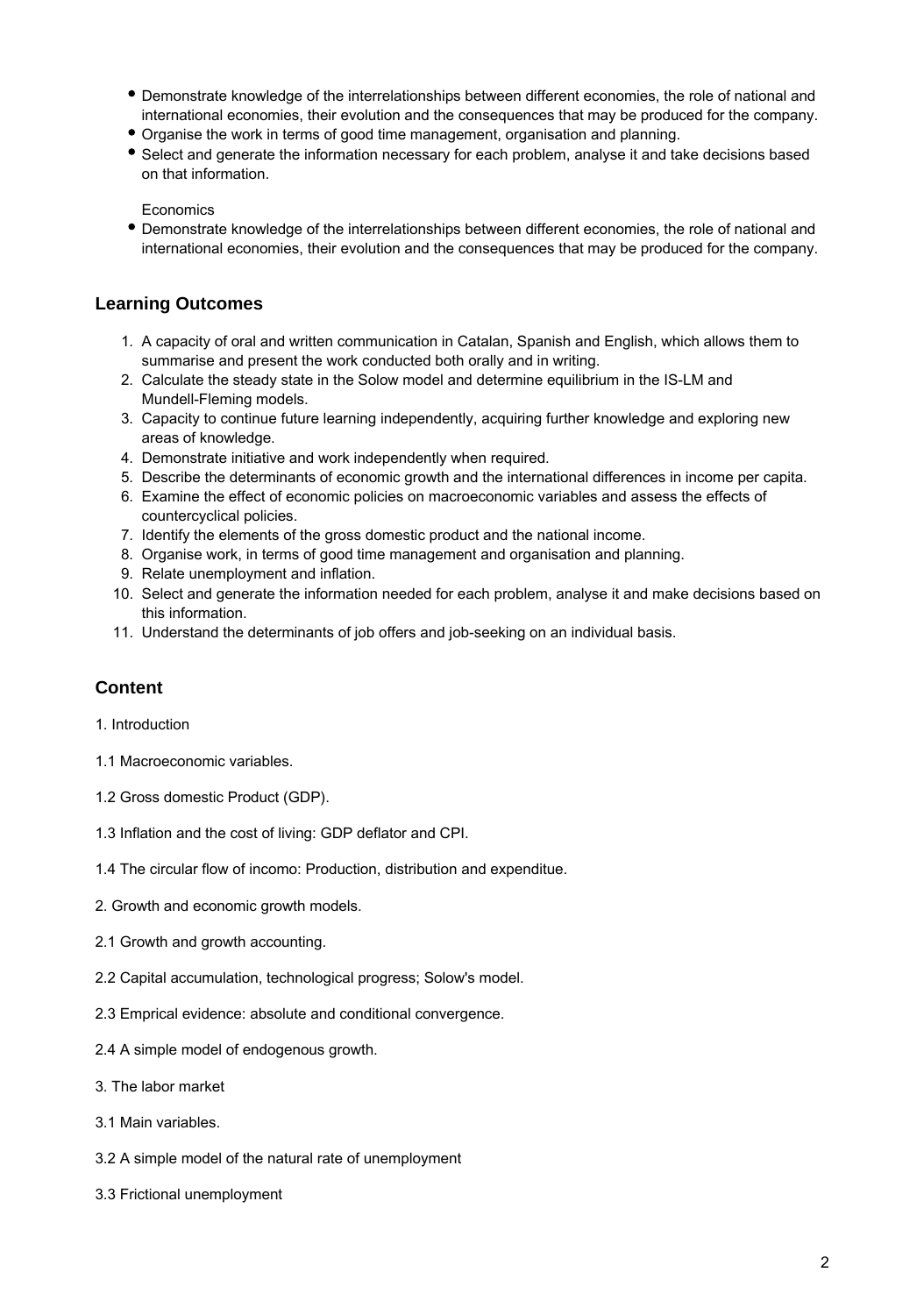- 3.4 Structural unemployment
- 4. Economic fluctuations
- 4.1 Economic cycles.
- 4.2 The aggregate demand curve.
- 4.3 Aggregate supply in the short and long run.
- 5. The IS-LM model IS-LM and the aggregae demand curve.
- 5.1 The Keynesian cross model.
- 5.2 Multipliers and fiscal policy
- 5.3 The IS curve.
- 5.4 Financial assets, money market and the LM curve.
- 5.5 Effects of monetary and fiscal policies in the IS-LM model
- 5.6 The aggregate demand curve.
- 6. Macroeconomics in an open economy.
- 6.1 Exchange rates and exchange rates regimes.
- 6.2 The Mundell-Fleming model.
- 6.3 Effects of fiscal and monetary policies in an open economy.
- 7. Issues in Macroeconomics.

## **Methodology**

The tipe of teaching methodology planned for the course is in-site teaching.

This subject combines lectures with ITC support and more applied sessions devoted to problem solving.

The proposed teaching methodology may undergo some modifications according to the restrictions imposed by the health authorities on on-campus courses.

Annotation: Within the schedule set by the centre or degree programme, 15 minutes of one class will be reserved for students to evaluate their lecturers and their courses or modules through questionnaires.

## **Activities**

| <b>Title</b>                    | <b>Hours</b> | <b>ECTS</b> | <b>Learning Outcomes</b>          |
|---------------------------------|--------------|-------------|-----------------------------------|
| Type: Directed                  |              |             |                                   |
| Exercices and group discussion. | 17           | 0.68        | 2, 1, 3, 4, 5, 11, 6, 7, 8, 9, 10 |
| Lectures                        | 32.5         | 1.3         | 2, 1, 3, 4, 5, 11, 6, 7, 8, 9, 10 |
| Type: Supervised                |              |             |                                   |
| Tutorials.                      | 20           | 0.8         | 2, 3, 5, 11, 6, 7, 9              |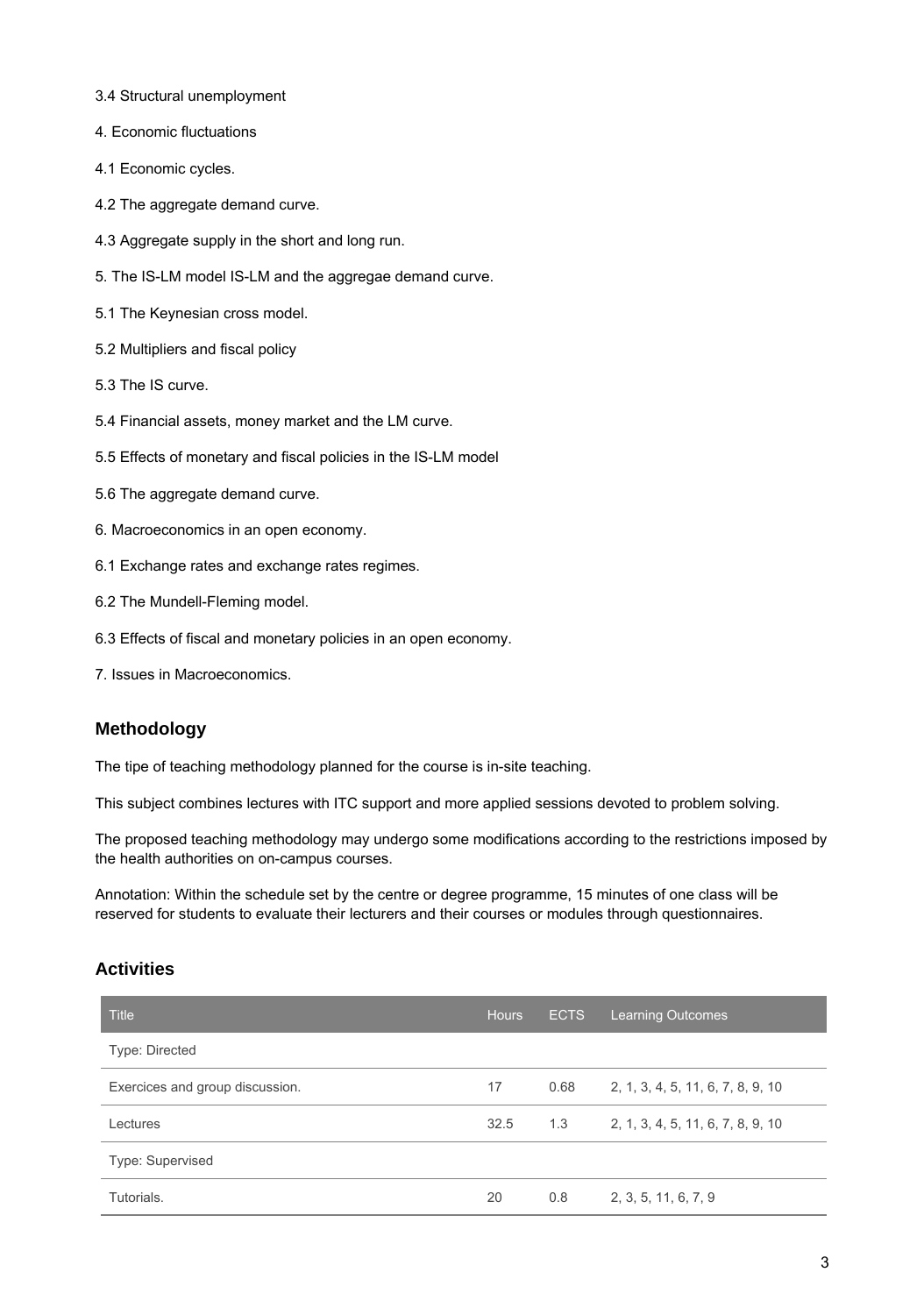#### Type: Autonomous

| Readings                                          | 20   | 0.8  | 2, 1, 3, 4, 5, 11, 6, 7, 8, 9, 10 |
|---------------------------------------------------|------|------|-----------------------------------|
| Study. Preparing excercises and group discussion. | 55.5 | 2.22 | 2, 1, 3, 4, 5, 11, 6, 7, 8, 9, 10 |

## **Assessment**

Calendar of evaluation activities

The dates of the evaluation activities (midterm exams, exercises in the classroom, assignments, ...) will be announced well in advance during the semester.

The date of the final exam is scheduled in the assessment calendar of the Faculty.

"The dates of evaluation activities cannot be modified, unless there is an exceptional and duly justified reason why an evaluation activity cannot be carried out. In this case, the degree coordinator will contact both the teaching staff and the affected student, and a new date will be scheduled within the same academic period to make up for the missed evaluation activity." **Section 1 of Article 115. Calendar of evaluation activities (Academic Regulations UAB)**. Students of the Faculty of Economics and Business, who in accordance with the previous paragraph need to change an evaluation activity date must process the request by filling out an Application for exams' reschedule

[https://eformularis.uab.cat/group/deganat\\_feie/application-for-exams-reschedule](https://eformularis.uab.cat/group/deganat_feie/application-for-exams-reschedule)

### Grade revision process

After all grading activities have ended, students will be informed of the date and way in which the course grades will be published. Students will be also be informed of the procedure, place, date and time of grade revision following University regulations.

## Retake Process

"To be eligible to participate in the retake process, it is required for students to have been previously been evaluated for at least two thirds of the total evaluation activities of the subject." Section 3 of Article 112 ter. The recovery (UAB Academic Regulations). Additionally, it is required that the student to have achieved an average grade of the subject between 3.5 and 4.9.

The date of the retake exam will be posted in the calendar of evaluation activities of the Faculty. Students who take this exam and pass, will get a grade of 5 for the subject. If the student does not pass the retake, the grade will remain unchanged, and hence, student will fail the course.

### Irregularities in evaluation activities

In spite of other disciplinary measures deemed appropriate, and in accordancewith current academic regulations, "in the case that the student makes any irregularity that could lead to a significant variation in the grade of anevaluation activity, it will be graded with a 0, regardless of the disciplinary process that can be instructed. In case of various irregularities occur in the evaluation of the same subject, the final grade of this subject will be 0". **Section 10 of Article 116. Results of the evaluation. (UAB Academic Regulations).**

The proposed evaluation activities may undergo some changes according to the restrictions imposed by the health authorities on on-campus courses.

## **Assessment Activities**

| <b>Title</b>      | Weighting               |      | Hours ECTS Learning Outcomes      |
|-------------------|-------------------------|------|-----------------------------------|
| Final examination | 50 % of the final grade | 0.08 | 2, 1, 3, 4, 5, 11, 6, 7, 8, 9, 10 |